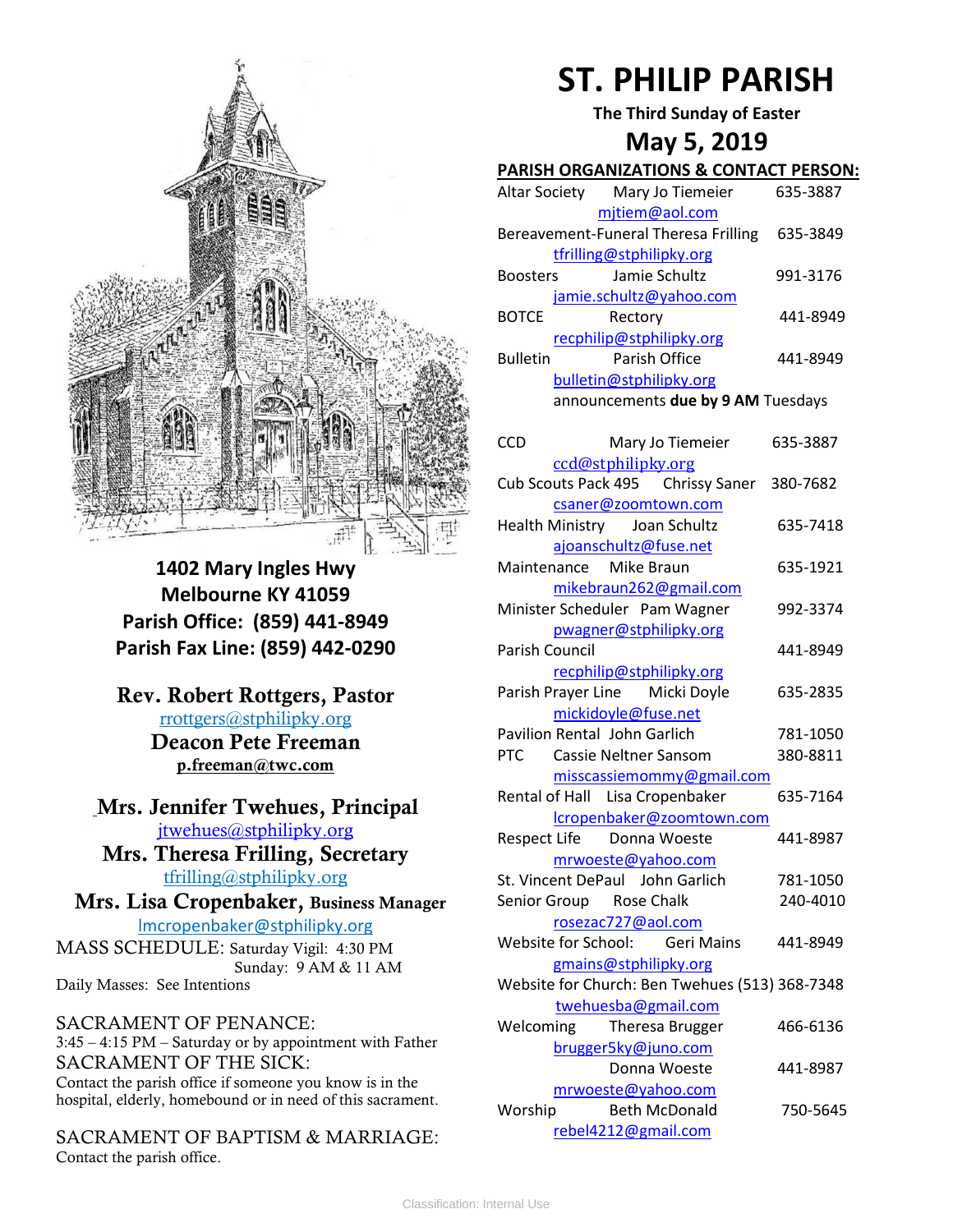| <b>MASS INTENTIONS</b><br><b>Saturday</b><br>4:30 PM | May 4<br>Peter M. Messmer Family       |
|------------------------------------------------------|----------------------------------------|
| Sunday May 5<br>9:00 AM<br>11:00 AM                  | <b>Jack Fessler</b><br>Marie Spangler  |
| Tuesday                                              | May 7                                  |
| 7:00 PM                                              | Nathan Wolfzorn                        |
| Wednesday May 8<br>8:30 AM                           | Living & Deceased of St. Philip Parish |
| Friday                                               | May 10                                 |
| 8:30 AM                                              | <b>Bezold &amp; Frilling Families</b>  |
| Saturday                                             | May 11                                 |
| 4:30 PM                                              | Henry Lou Kramer                       |
| Sunday                                               | May 12                                 |
| 9:00 AM                                              | Elizabeth P. Kremer                    |
| 11:00 AM                                             | Lou Ann Roth                           |
| April 28, 2019                                       |                                        |

| Stewardship               | \$4,175 |
|---------------------------|---------|
| 4, Utility Fund           | \$165   |
| <b>Endowment Fund</b>     | \$330   |
| Norbert Frilling Edu. Fd. | \$165   |
| Easter                    | \$20    |
| Capital Campaign          | \$1,035 |

### **St. Philip Capital Campaign Goal \$305,000**

A BIG thanks to all who have given to date.

| April 28     | No. of  | Amount  | Amount   |
|--------------|---------|---------|----------|
|              | Pledges | Pledged | Received |
| Parishioners | 102     | 145,395 | 104,959  |
| Non-         | 19      | 21,670  | 19,170   |
| parishioners |         |         |          |
| Corporations |         | 10,000  | 10,000   |
| Total        | 122     | 177,065 | 134,129  |

Out of **280** families we have received **102** pledges, **44%**. When using your weekly envelope, please mark it "**Capital Campaign**". If using a blank envelope, please add your Parish ID Number. Remember to check with your employer for matching contributions. If you have any questions you can email [STPCapital@stphilipky.org](mailto:STPCapital@stphilipky.org) or call the rectory @ 859-441-8949. The following are in order of priority (1) Heating & Air Conditioning System, (2) School entry doors, (3) Concrete Repairs, (4) Blacktop gravel parking lot. Our goal is to have all bids for project work by the end of May 2019.

#### **IMPORTANT DATES**

- 5/5 May Crowning 10:00 am
- 5/9 Spring Concert, 7:00 pm Parish Center
- 5/12 Mother's Day
- 5/14 Annual Booster's Field Day 8:30-2:30pm
- 5/18 Yard Sale for Hosea House
- 5/19 Last CCD and Family gathering
- 5/21 St. Philip Graduation @ 7:00 pm, gathering after mass
- 5/24 8:30 am Mass, Last day of school early dismissal
- 6/15 St. Philip Festival
- 6/24-6/28 Vacation Bible School

### **DPAA GOAL**

Thanks to all who have Pledged and Given to the DPAA. We have reached our goal set by the diocese in the amount of \$4,900. As of April 16, the Diocese reported pledges in the amount of \$26,250. Thanks again for your generosity.

### **MEMORIAL FLOWERS FOR ALTAR**

This weekend in memory of Jack Fessler.

#### **ST JOE & ST PHILIP SCHOOL RAFFLE** For the

month of April, our winners are Nick Morgan (\$100), Amy Tischner (\$50), and Doug Kiefer (\$25). Congratulations.

### **VACATION BIBLE SCHOOL**

It's VBS time! Save the dates!

St. Philip VBS presents ROAR: Life is Wild, God is Good **June 24-28**, 9am-12pm in the Parish Center. All children ages 4-104 invited. We need middle school-aged children to lead crews, high-school, college-aged, and adult children to lead the stations. If you would like to help, even if for just one day, contact Cassie Neltner 859-380- 8811 [misscassiemommy@gmail.com.](mailto:misscassiemommy@gmail.com) Registration link coming soon!

| AWAKENTo Jesus' unending Love |  |
|-------------------------------|--|
| For You!                      |  |

Upcoming ladies' retreat at St. Philips in November.

#### **HOSEA HOUSE**

Remember our YARD SALE is **May 18**, 2019 in the parish center parking lot. It will open at 8 am till 2 pm. Drop off donated items on Friday after mass. We can always use sorters the day before in the conference room any time after mass till afternoon. We need your stuff, because it's someone else's treasures. Any questions call Theresa Brugger at 859-466-6136.